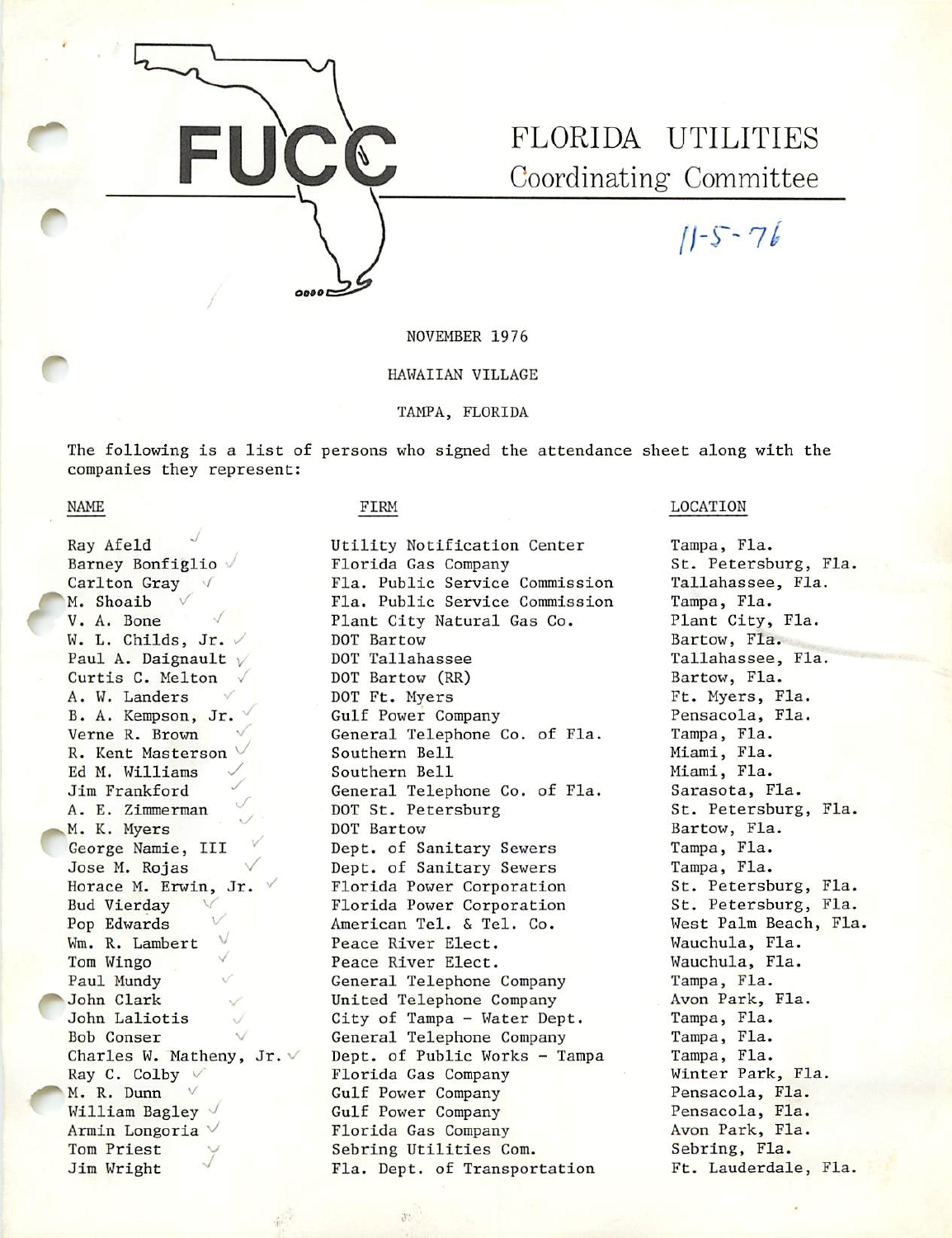Chuck Hanle  $\sqrt{\ }$ Ken Brown Ken Brown Mark Latch  $\sqrt{}$ Doug Stuart  $\sim$  Peter W. Aldredge $\sqrt{ }$ Carter C. Holley James Reed R. E. Holsomback Don Johnson Larry Claxon Crls Anderson -/ v/ T. K. Chancey  $\vee$ . B. Nolan W. H. Anderson Roswell Sherling  $\vee$ Gene Redman  $\vee$ Dean Inbody v Bob Com Vic Gardner  $\checkmark$ Frank Lock M. E. Garlotte V Jim Bahr •■y Larry Ivey  $\checkmark$ Jim Kellermann W. L. Anderson J. M. Haynie  $\cdot$ Emilio Fernandez James W. Register

Southern Bell Tampa Electric Company Fla. Dept. of Environmental Reg. Fla. DOT Fla. DOT Fla. DOT City of Plant City Dept. of Trans. General Telephone Co. Tampa Electric Com Jax. Elect. Authority Fla. DOT Permits Florida Power & Light Co. Florida Power & Light Co. Lee Co. Electric Coop. Florida Gas Company Florida Gas Transmission Co. Florida Gas Transmission Co. Orlando Utilities Commission Orlando Utilities Commission Orlando Utilities Commission Jax. Electric Authority General Telephone Company of Fla, Sumter Elect. Coop. DOT DOT General Waterworks American Tel. & Tel. Co.

## NAME LOCATION FIRM FIRM  $\blacksquare$

Ft. Lauderdale, Fla. Tampa, Fla. St. Petersburg, Fla. Tallahassee, Fla. Tallahassee, Fla. Tallahassee, Fla. Plant City, Fla. Tampa, Fla. Tampa, Fla. Tampa, Fla. Jacksonville, Fla. Bartow, Fla. Miami, Fla. Sarasota, Fla. Ft. Myers, Fla. Winter Park, Fla. Lakeland, Fla. Winter Park, Fla. Orlando, Fla. Orlando, Fla. Orlando, Fla. Jacksonville, Fla. Tampa, Fla. Sumterville, Fla. Bartow, Fla. Deland, Fla. Winter Park, Fla. Jacksonville, Fla.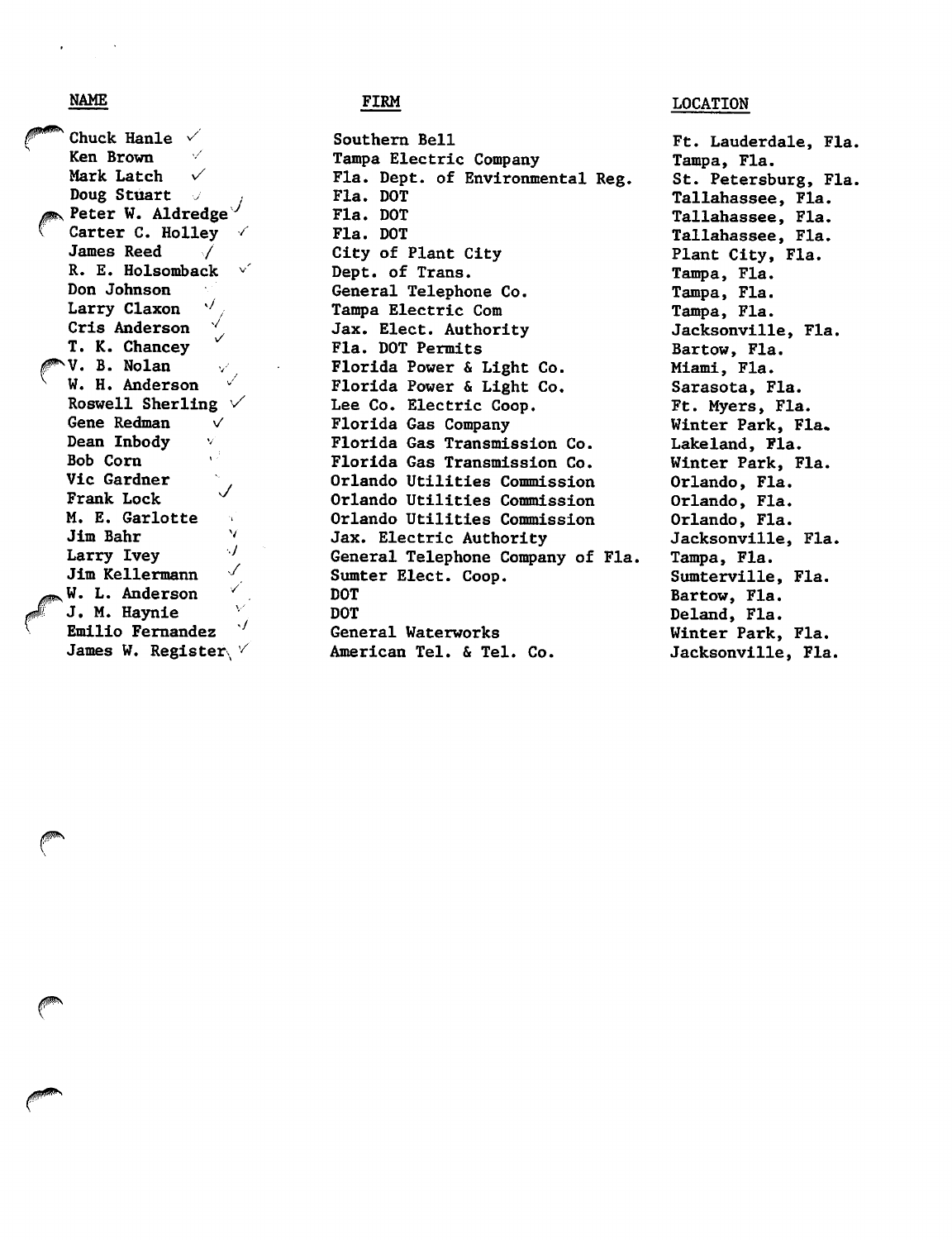

## FLORIDA UTILITIES Coordinating Committee

The November 5, 1976 meeting was called to order by Chairman, Mr. John Clark at 9:00 AM at the Hawaiian Village in Tampa. Self-introductions were made. Minutes of the August meeting were read by Ray Colby; they were accepted as read.

- OLD BUSINESS -

## Paul Mundy - Chairman of "Above Ground Appurtenances on DOT Rights-of-Way" Subcommittee -

Paul sent a letter to Bill Morris, DOT, Tallahassee, dated August 10, 1976. Letter was read regarding the Recommendations to DOT for Above Ground Appurtenances. Paul reviewed these recommendations, which went to Bill Morris. (See Attachment 1)

Paul received a call from Bill Morris on August 10 and Bill wanted to make the following changes: New Item 6. New Item 7 - Delete of 6,000 pounds, and delete new Item 9. (See Attachment 2)

Paul transmitted a letter to sub-committee members on August 26, 1976 (Attachment 3). Items 1-5 and 8 were accepted by DOT without change. Reply was received back.

On September 24, 1976, Paul wrote a letter to Mr. Morris (Attachment 4).

On October 8, 1976, Paul received a letter from Bill Morris (Attachment 5).

Bill Morris sent Paul a copy of a memo dated Ottober 15, 1976 (Attachment 6), which has been sent to DOT District Maintenance Engineers making effective immediately these guidelines.

Now going back - The Department has accepted our recommendations  $1-5$  and Item 8. They have excluded from the recommendations the New Item 9. Their thinking in this is that Item 9 is covered in Item 6. Paul stated we have gained a lot since the initial memorandums issued by the Department. From the sub—committee's standpoint, we should take no further action as a committee on these guidelines.

Comments were suggested.

- Discussion followed regarding the Florida Public Service Commission's involvement in above ground appurtenances. Paul sent subject letter dated October 15, 1976 to Lamar Cockrell. Paul was not sure what Lamar would say, so there will probably be some discussion between the Public Service Commission and DOT in Tallahassee.
- Carlton Gray said he would ask Lamar to contact Bill Morris when he gets back to Tallahassee to get this resolved and possibly an explanation by memorandum.

Paul said that as a result of Item 7, as far as his company believes, each permit does not have a structural design for a manhole on it. In other words, a certification one time on structural design, should do it.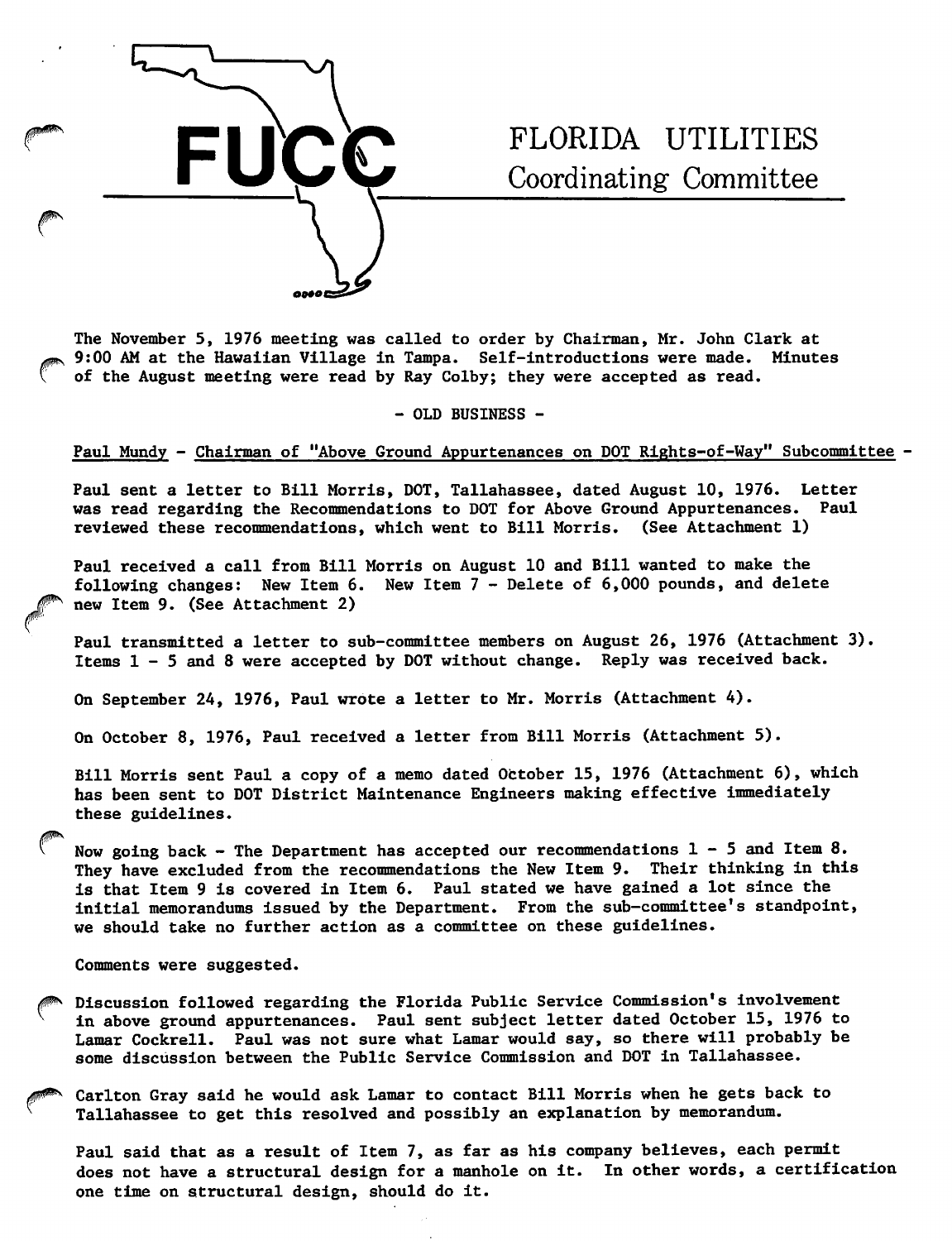Ed Williams - Do you want a recommendation even though the State has already issued it to the field?

The recommendation of the sub-committee is that we neither object or adopt. Ken Brown made a motion to table the whole matter. Seconded by Roswell. Vote - 2 opposed to tabling this amendment. Motion passed.

## Ken Brown - Chairman of "Joint Pole Use Master Agreement" Sub-Committee -

This is more of an annual report, rather than approval, as our committee has only met one time on August 27, 1976. (Attachment 7). I understand from Carter Holley that some of these items have been rejected already. Using this method would eliminate a great deal of paper work for this agreement. I will plan more meetings on this and hopefully get Earnest Salley in the next meeting and try to get a general type of agreement like we have between power companies and telephone companies, where the agreement would cover everjwhere where we are in joint use.

I mentioned this to Earnest Salley at the last right-of-way meeting and he said it just cannot be done. I want to pursue it further as things have changed since the last joint use agreement was negotiated with the DOT. I want to introduce hold harmless and indemnity clauses that could possibly take the place of some of this insurance.

Most of the items in this agreement were, in my point of view, minor, except for the insurance clauses. Not all of the utilities have agreed with what we have come up with on insurance. Our committee members do agree, but are not sure that their companies do agree. There is one major company that feels that the insurance requirements should be higher.

Ken discussed recommended changes to Joint Pole Use Agreement (Attachment 7). Ken asked for any discussion or comments, and if no one has questions or suggestions, now write me a letter. One other thing in reviewing and working on this agreement, we forgot all about a termination clause, we must have such a clause.

Bud Vierday - Chairman "Street Lighting" Sub-Committee -

Bud reviewed the reasons for this committee being established. I was recommended at the August meeting to write a letter to Jay Brown (Attachment 8) resolving our concern for approving permits, but explaining our main problem was in regard to new design DOT has proposed for street light bases.

Bud read the letter from R. E. Magahey (Attachment 9). We have not met since receipt of Mr. Magahey's letter, but our position now is to solicit comments from the group as to direction as to where we should proceed from here, regarding foundation matter.

|                |             | $\hspace{0.1cm}\textcolor{blue}{\blacksquare}$ Discussion followed regarding location and base. Problems discussed by the following: |
|----------------|-------------|--------------------------------------------------------------------------------------------------------------------------------------|
| Ed Williams    | Pop Edwards | Bob Corn                                                                                                                             |
| Chris Anderson | Ken Brown   | <b>Bill Anderson</b>                                                                                                                 |

Bob Com made recommendation for the guidelines for this committee that we accept the letter as so stated unless further developments arise. The sub-committee has no further action at this time to take. Ed Williams objected to this particular item. Ray Colby made a motion that this item be tabled until any other problem arises on it, copies be fumished stating their recommendations and how they will handle it. Motion seconded by Ken Brown. Vote  $-2$  opposed. Motion approved.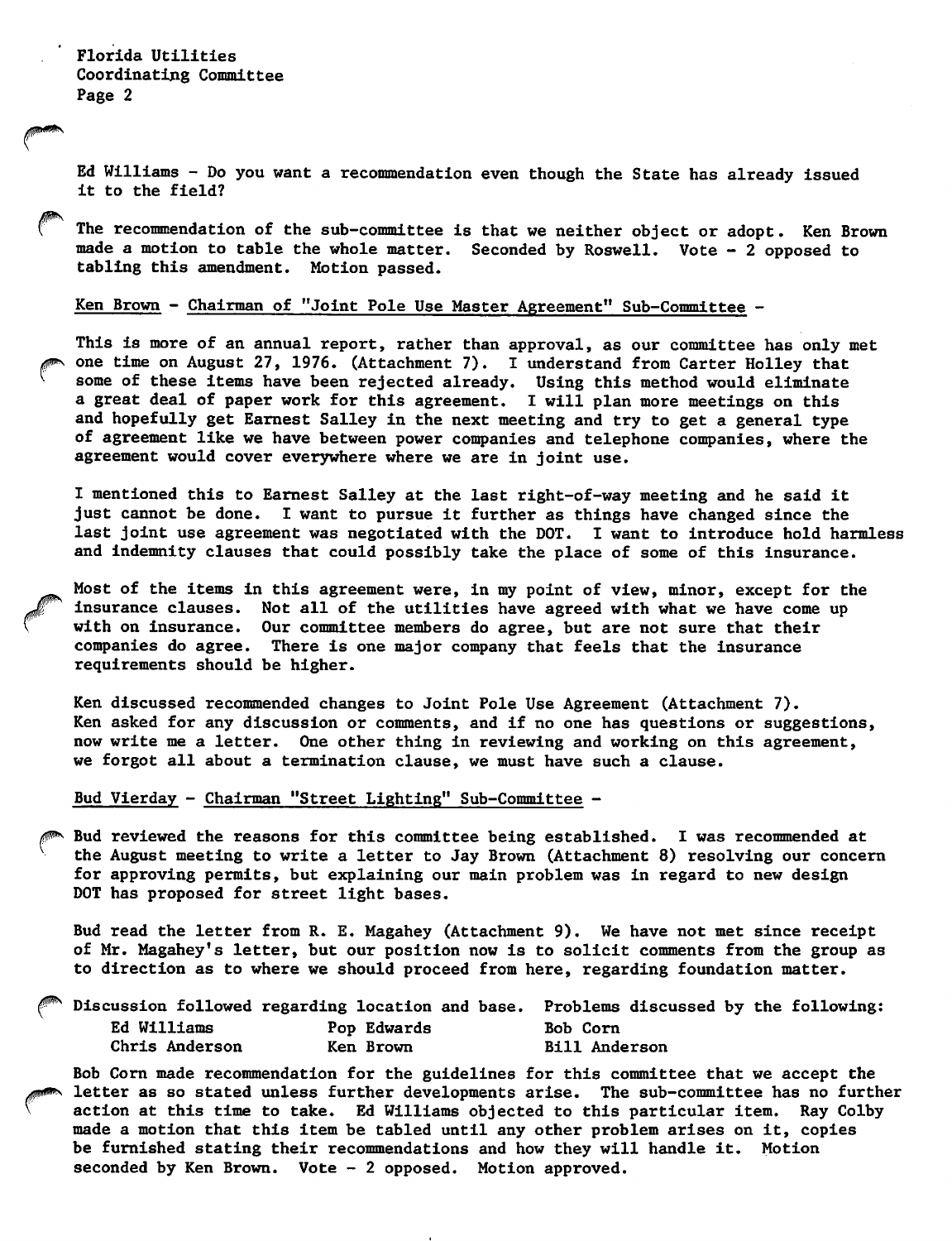### Walter Anderson - Chairman "Jacking and Boring" Sub-Committee -

This committee was formed in February to work with the DOT on their desire to issue a supplement to the Utility Accommodation Guide to cover the placement of conduits under state roads by jacking and boring methods. Our committee has met in September and October; we had two members of the DOT present and we made real progress. The last meeting had present some jacking and boring<sub>s</sub> contractors in attendance to get their input to some of the terms and conditions which DOT wants to include in the agreement. We are awaiting written replies from them now. We can resolve the question and present a reasonable procedure for your approval at the next meeting.

The main questions are: Whether or not it is suitable to use plastic conduit under state roads. The other question is how to write the material specifications into the guide. The third question is the wording of the operating guidelines; how to position the auger on the boring machines in respect to the end of the conduit and how it varies to different types of soil.

No questions or comments.

## Ed Williams - Chairman - "Traffic Controls" Sub-Committee -

Ed wrote to the safety engineers of Florida DOT in Tallahassee in reference to letter which is attached to your minutes of the previous meeting. Regarding the Manual on Traffic Controls and Safe Practices for Street and Highway Construction Maintenance and Utility Operations. Part 6 revised. The State is in the process of revising, rewriting and updating this manual. I wrote a letter on October 12, 1976 (Attachment 10) and received a letter back from Mr. Dan F. Turnbull (Attachment 11).

This sub-committee met on November 4, 1976 here in Tampa consisting of myself, Paul Mundy, Don Richmond, Gene Redman, Carlton Gray, Robert Hanle, Jim Bahr, Bill Bagley, Larry Ivey, John Clark. Mr. Tumbull's letter was not fully understood because in once sense he talked about making up the draft and then when he said he was going to finalize the draft they were going to adopt it, then they are going to let us comment on it. We called them on the telephone and Mr. Tumbull did not want to attend our meeting, or his representatives. So, our committee wrote a letter to Mr. Tumbull. Mr. Lloyd Anderson of Tampa Electric wrote the letter for the committee (Attachment 12) Letter was read.

Nothing can be done now until we get the draft. I will follow up on this every 30 days.

## Carter Holley - Chairman Master Agreement of Construction Modification Subcommittee -

Carter talked this over with Earnest Salley,and our office up there has not received but maybe 10 or 15 in the last year to 18 months. He feels like we need a tally of how much the need is down here. He requested going by company, can you give him em approximate amount you would go through each year so we can more or less make one up if it is needed. Because if there is a small volume, there is no need in having one. This is joint projects in construction modifications which is adjusting the manholes like repaving, etc. Most of these are worked out between the contractor and the utility company itself; it never comes to DOT, just on negotiations. Now, if you want to go through DOT and have us pay for it and make it all official, usually if you do the normal form we have now, it's going to cut out possibly a week or two going through the legal hassel and our legal hassel. If we get this master agreement, we do it once then we have change order and you write us a letter authorizing us to initiate a change order which goes through a lot faster.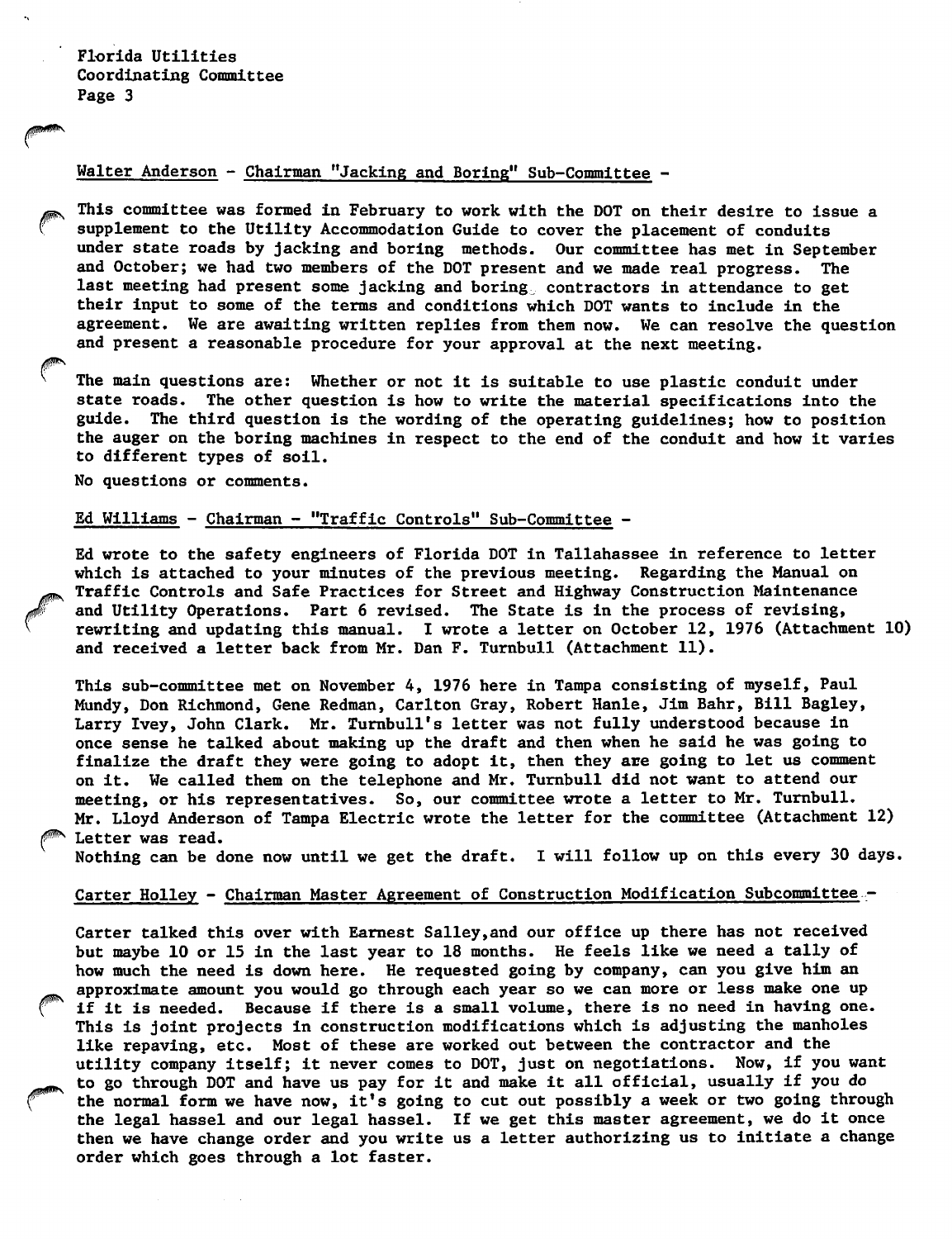Discussion followed:

€

Bill Anderson - We have the ability of the DOT to have our contractor do your work for you at your cost. I do not think DOT could give you any idea of the amount that they would be involved unless they knew what our resurface program was.

Walt Childs - I have estimated that we will have in the next year a minimum of 30 projects from my district where we could use the master agreement.

Jim Wright - Not only on resurfacing projects, but this could also be used on major construction projects where you have manholes to be adjusted. So it would not be restricted to just resurfacing. We should find out how many utility companies would be in favor or using them.

Ray Colby  $-$  In reference to insurance  $-$  some of our companies require certain types of insurance coverage because of the facilities that are in those manholes. Will there be a clause in this to include the insurance required by that company?

Ken Brown - Ken thinks we ought to have a joint project agreement cut out for the specific type of project where you sign the agreement for each project first.

Chris Anderson - Some places have other amenities besides telephone, etc., such as public works, etc., and governmental agencies. With each governmental agency has some control over how his facilities will be raised, etc. End up with spending a lot of money to raise a manhole cover.

Verne Brown - Does not see much difference between getting up a master agreement to raise manholes - just on joint pole use.

Ray Colby - In regard to Florida Gas Distribution our company is interested in it, but not limiting it to manholes, as water companies and other utilities, we have valve boxes that get buried all the time we cannot find, so not necessarily limit it to manhole covers.

A great deal more research needs to go into this and the sub-committee will meet and do more work. If you have any input, call Walt Childs.

Guest Speaker - Bob Spearman, President of Spearman Marine, Miami specializing in submarine cables. He showed slides on various jobs on burying cables. Questions followed.

۰.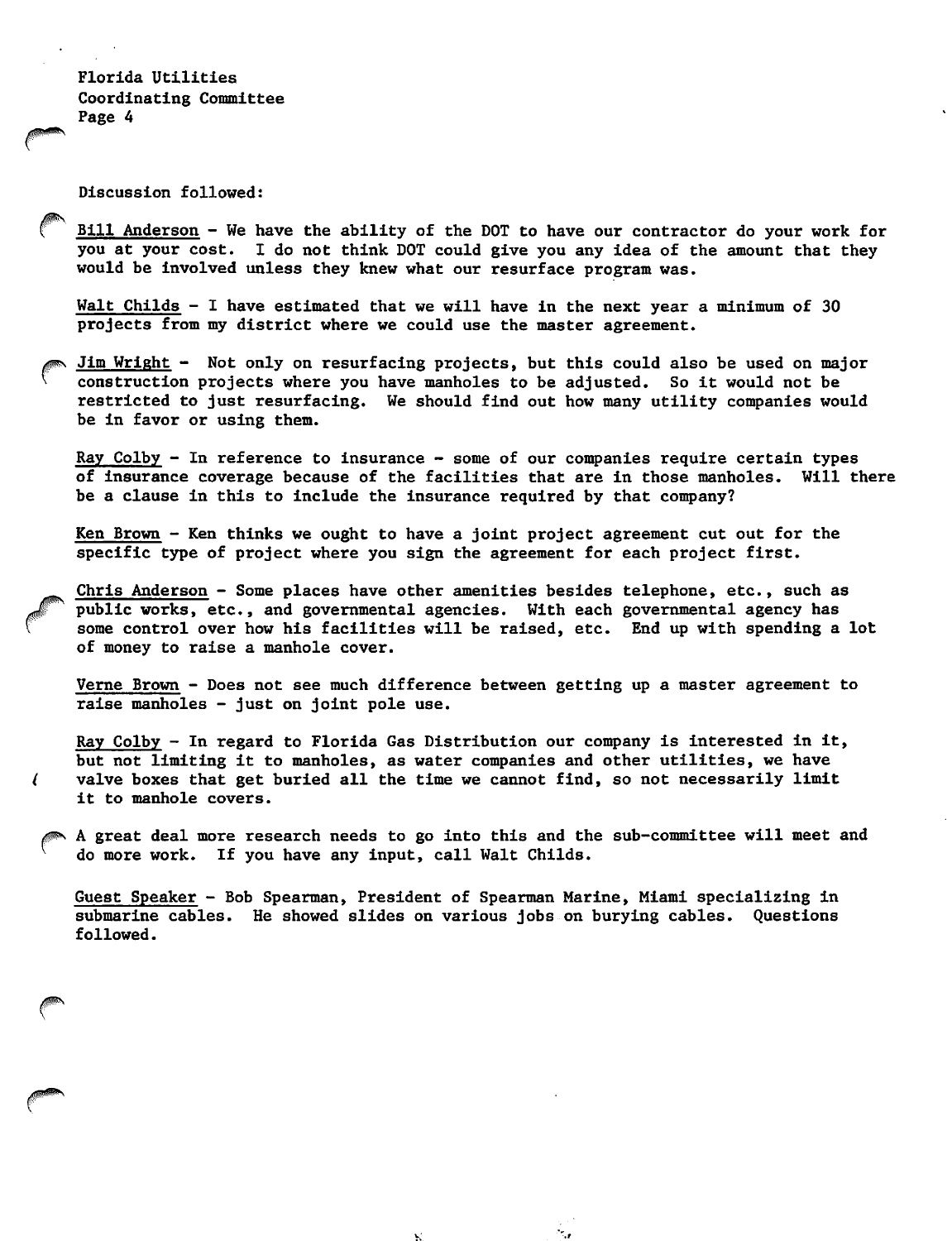- NEW BUSINESS -

Chuck Hanle - Southern Bell and Mark Latch - Dept. of Environmental Regulations - Senate Bill 1340 -

Chuck Hanle - This bill is effective now, but no notification has been made. I applied for a submarine permit application from the State, as I was crossing a portion of the intercoastal waterway that was not a natural body of water. This bill was passed in June 1976 in Tallahassee which gave the jurisdiction for any such State owned lands back to the board of trustees. We are right back to where we were a couple years ago. The bill states that anyone requesting a permit to cross such State lands would have to obtain a permit or easement or whatever rights required by the board of trustees to cross that land. I talked with our local Dept. of Environmental Regulations people in West Palm Beach and they do not have any guidelines on this bill at all. (Attachment 13).

I wrote a letter to Dave Breck in Tallahassee at the Dept. of Natural Resources requesting what they need from us to complete this application. I have not received an answer from him as yet.

Mark Latch - Spoke of only his local district which encompasses Sarasota, Manatee, Hillsborough, Polk, Pinellas, Pasko, Hemando, Citrus, Lee, Harvey, and minor pieces of other counties. Other district offices may handle this a little different. We have put this bill into our standard procedures, so I will attempt to clear this up. When a permit application comes into our office I review it. The application is reviewed for its completeness. I then send a memo with a copy of the application and any drawings to Charles Horn at Dept. of Natural Resources stating that this will require easement, will require purchase of submerged lands, if there is some dredging and materials to be dug off the bottom and not replaced. Then the Dept. of Natural Resources goes into action. Answering one question - when you are crossing state owned lands, you need an easement. We then send back to the applicant a copy of the complete ness summary which I keep and a note or paragraph or letter is attached stating that state owned lands appear to be involved and an easement will be necessary. So any time you are going to cross a natural creek or river or water that appears to be on State owned land, get an easement going. It usually takes 2 months to issue the easement.

Ken Brown - Why are you taking the attitude that it is necessarily requiring an easement? Or a license such as you issue now?

Mark Latch - The Dept. of Environmental Regulations (our agency) does not have control of State owned lands.

A sub-committee has been established on Senate Bill 1340 headed by Chuck Hanle as Chairman. Bud Vierday and Ken Brown on committee.

Mark Latch- stated that they are bound by the Dept. of Natural Resources. He has the permits already to go, but has to wait for approval from Dept. of Natural Resources. He is doing his best to hurry these up.

Is DOT Right-of-Way the same as State owned right-of-way? Mark replied - Yes. Our interpretation and Dept. of Natural Resources' interpretation is the same. Various discussions followed.